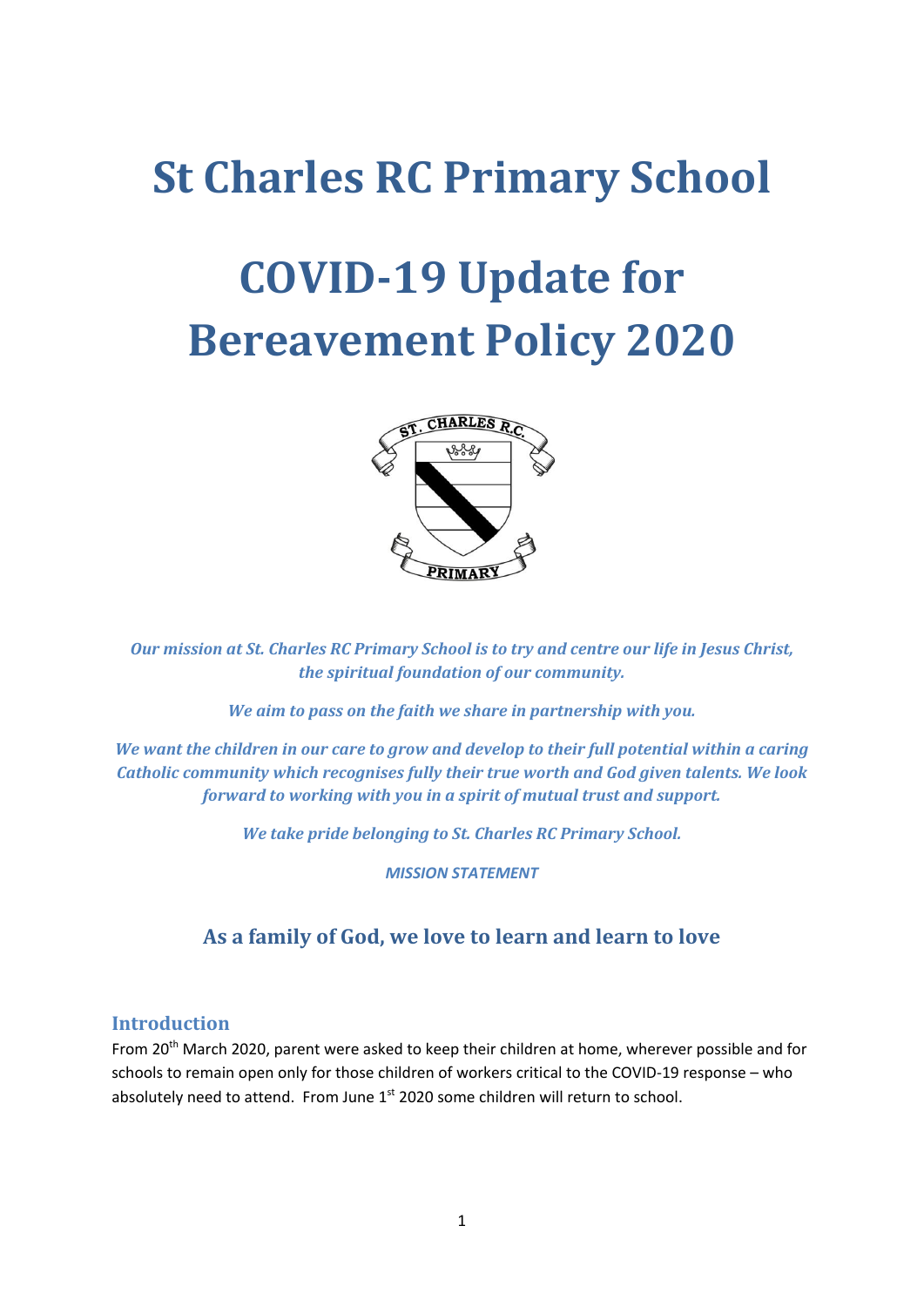## **Key contacts**

| Role              | Name                   | Contact number | Email                                |
|-------------------|------------------------|----------------|--------------------------------------|
| Designated        | Clare Campbell         | 0161 794 4536  | clare.campbell@salford.gov.uk        |
| safeguarding lead | Headteacher            |                |                                      |
| Deputy            | Nicola Drake           | 0161 794 4536  | nicola.drake@salford.gov.uk          |
| safeguarding lead | <b>Assistant Head</b>  |                |                                      |
| Deputy            | Clare Brown            | 0161 794 4536  | clare.brown@salford.gov.uk           |
| safeguarding lead | Deputy Head            |                |                                      |
| Chair of          | Stuart O'Brien         | 0161 794 4536  | stuart.obrien2@ntlworld.com          |
| governors         |                        |                |                                      |
| <b>LADO</b>       | <b>Roisin Rafferty</b> | 0161 603 4350  | roisin.rafferty@salford.gov.uk       |
| The Bridge        | <b>Salford Council</b> | 0161 603 3500  | https://www.salford.gov.uk/children- |
|                   |                        | 8.30-4.30pm    | and-families/safeguarding-           |
|                   |                        | 0161 794 8888  | children/worried-about-a-child/      |
|                   |                        | Emergency duty |                                      |
|                   |                        | team           |                                      |

## **Context**

From  $1<sup>st</sup>$  June schools are being asked to reopen in a phased response. There are multiple pieces of government guidance that recognise that younger children struggle to socially distance however they also recognise the need for schools to reopen in a manner that reduces transmission and considers the health and safety implications for all.

## **Policy Aim**

- To identify key staff within the school, resource and further support to help the whole school community work together
- To provide a framework for all staff to give guidance in how to deal sensitively and compassionately with difficult and upsetting circumstances
- To have clear expectations about the way school will respond to the death and provide a nurturing, safe and supportive environment for all
- To support pupils and staff and to be a place that both children and families can rely on and gain much needed support.
- For children to have the opportunity to tell their story, express their feelings , share their memories and develop coping strategies through support by sensitive staff

## **Informing staff**

- Bereavement support or counselling should be available to all as necessary **Vicky Smith our art therapist can support weekly** (requesting external bereavement support if needed – e.g.: Rainbows, Gaddum Centre, Winston's Wish, Cruse and Compassionate Friends
- Where possible, discussion should take place with the bereaved family and their wishes taken into account before any decisions are made in relation to how and what to tell the staff and wider school community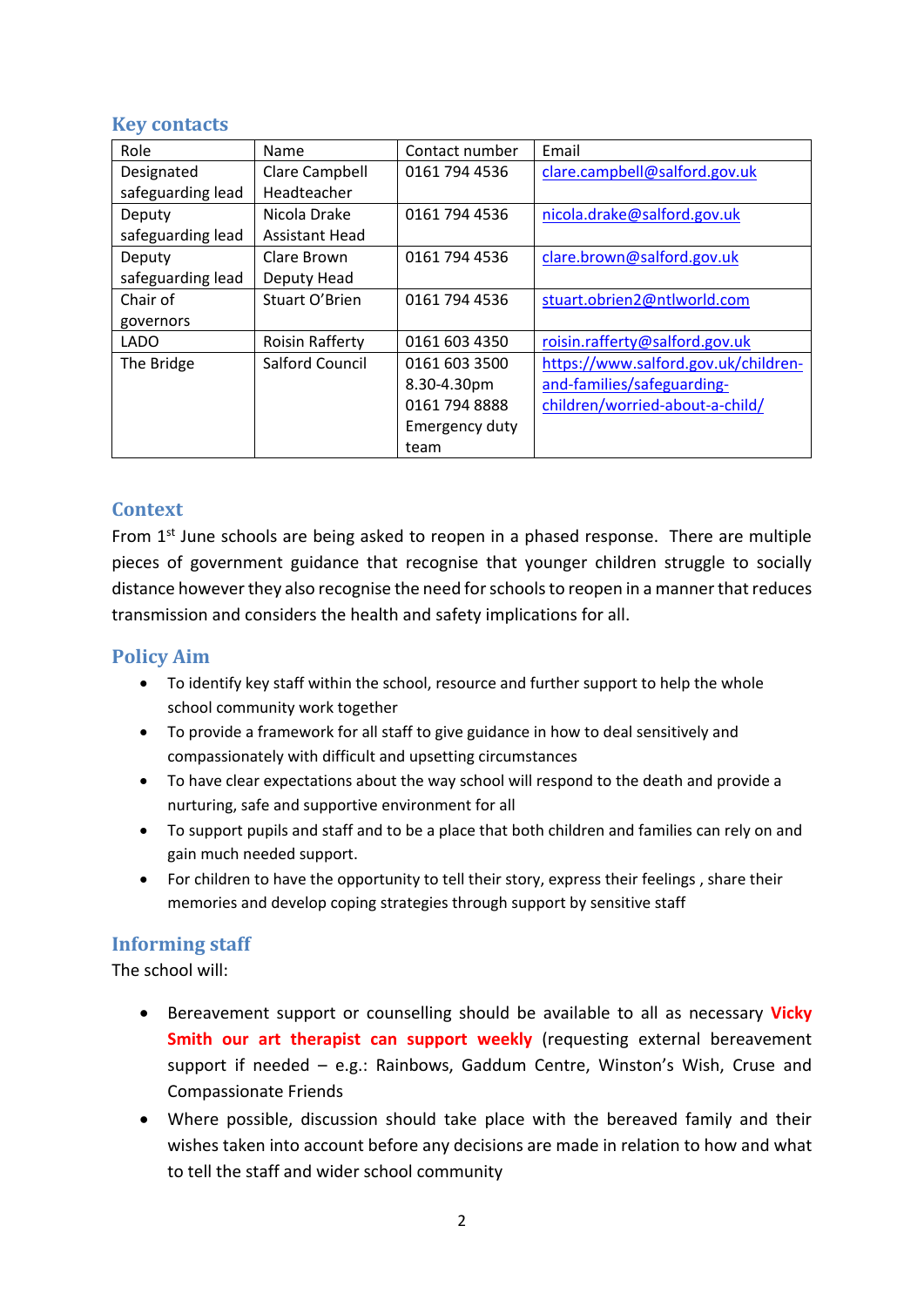- It is important to consider any cultural or religious implications and seek advice if necessary
- All staff including support staff, lunch time supervisors, sports coaches etc., should be informed as soon as possible using your normal method of communication, e.g.: a whole staff meeting, ensuring that this includes part-time staff and measures are taken to inform absent staff over the telephone.
- Give a factual explanation of how the death occurred and if applicable the circumstances of what happened leading up to the death
- Ensure the senior leadership team are prepared for reactions to this news including visible upset and feelings of anger/guilt. People may connect the incident to their own personal experience of bereavement, so feelings about past bereavements may need to be discussed
- Ensure a member of the senior leadership team is available to members of staff, parents or children if they are finding the situation particularly hard. Seek the advice of support services as appropriate
- Be prepared to arrange supply cover if necessary
- Establish one person as a point of contact for the family to ensure free flow of accurate information to and from school
- Arrange staff/pupil condolences with collaborative agreement if felt appropriate
- Agree a set time for teachers to inform their class what has happened, how this is to be done and exactly what is going to be said. Identify any absent pupils
- Be prepared to follow this up with a special assembly, memorial service or memorial tree/garden
- Arrange for the senior leadership team to be on hand at the end of the working day for staff to de-brief and reflect upon the day's events and to agree upon any further action or support that may need to be put in place. Staff who will be alone that could be identified and arrangements made for colleagues to contact them by phone if necessary
- Where possible staff who have requested to attend the funeral or memorial should be released

## **Informing children**

- Identify children who are most likely to be impacted by the news because they had a close relationship with the deceased or are already bereaved to be told together as a separate group
- Where possible inform pupils in the smallest group, preferably class groups. This should be done by adults they know
- Provide staff with guidelines on how to inform children, be honest, it is ok to say if you don't have the answers , but remember to revisit the question at a later date when you do have the answer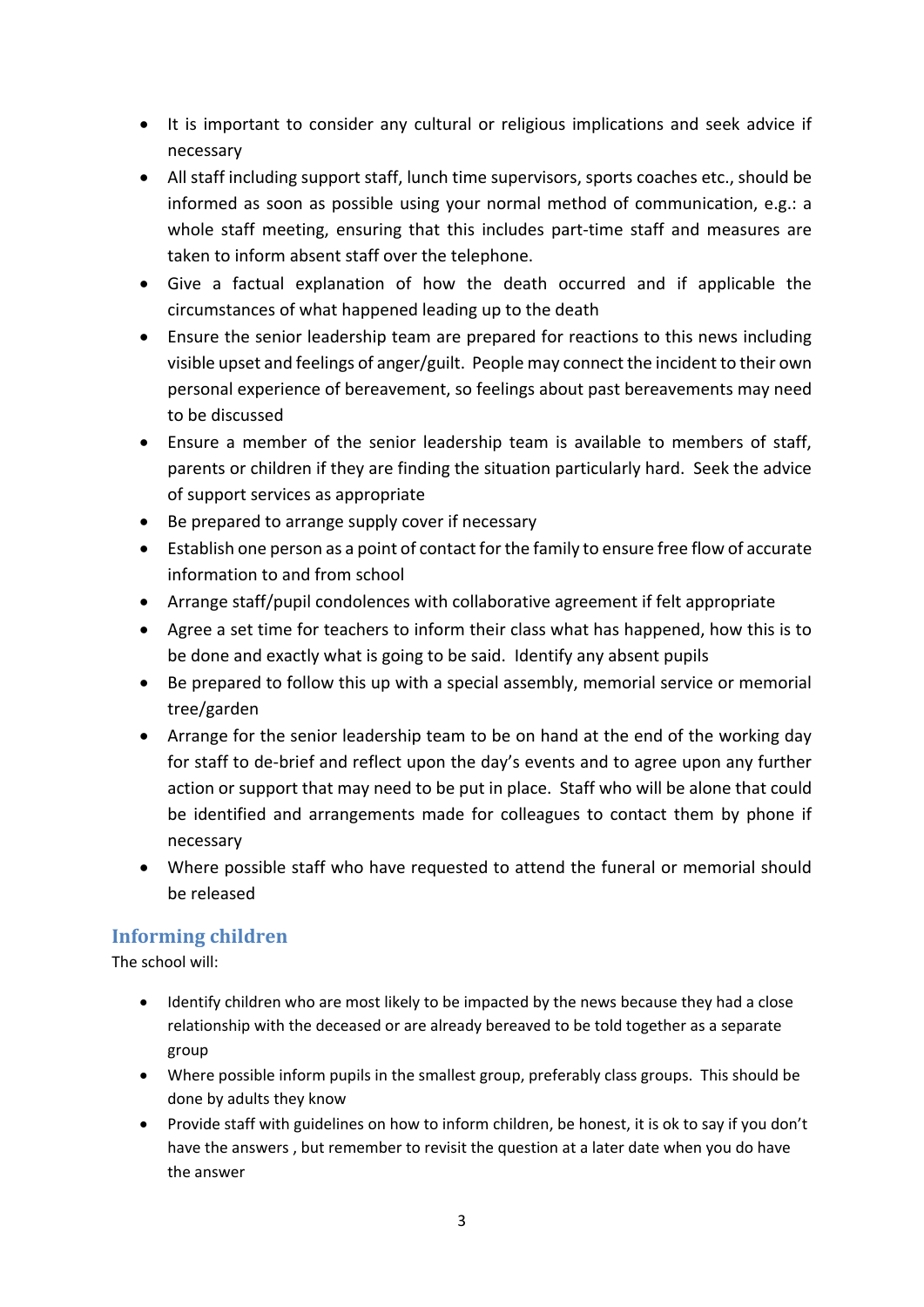- Be prepared for children to say or do the unexpected, experience has shown some responses or apparent lack of response may be upsetting for adults. No apparent response does not mean that the child does not care
- Try to identify any key answers that we may need to prepare, e.g.; the facts about an illness, or dates which may be relevant to the death such as end of school year and changing classes or schools
- End discussion on a positive note, not all people who are ill or have accidents die any get better. Consider a prayer to remember the deceased and their family

## **In the days after death**

- Consider any cultural or religious implications and seek advice if necessary,
- Ensure nominated staff with responsibilities for supporting staff and children, are available to do so
- Provide staff cover for their normal activities
- Identify an allocated quiet place where children and staff can go if necessary
- Ensure minimum disruption to the timetable, but some flexibility may be required
- Try to engender an awareness of when people need help and support, particularly those who worked closely with the person who has died and admin staff who are taking phone calls and dealing with parents
- Through the nominated staff member who has a responsibility for liaising with the individual's family, ascertain their wishes about the schools involvement in the funeral, if any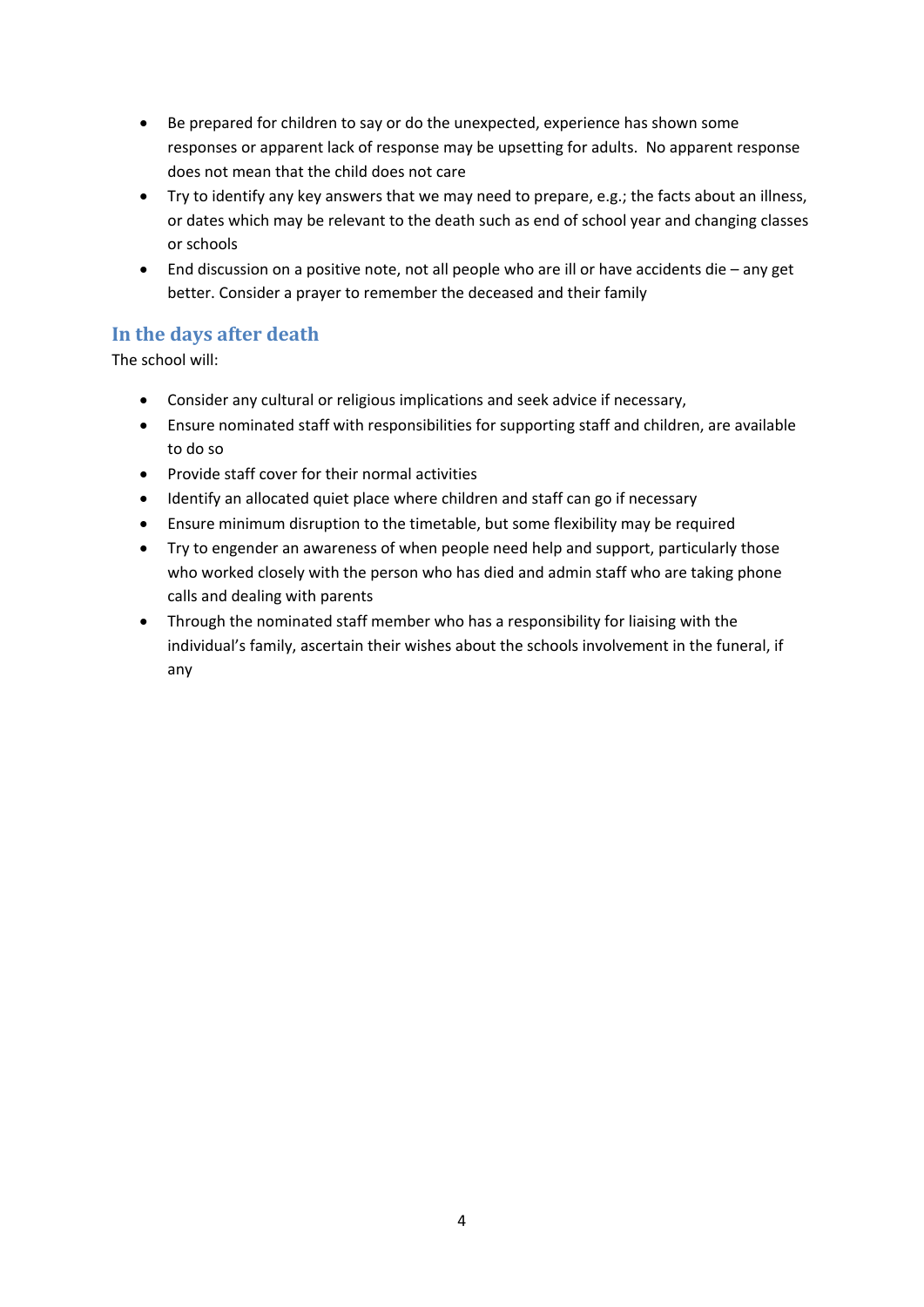**Bereavement flow chart**

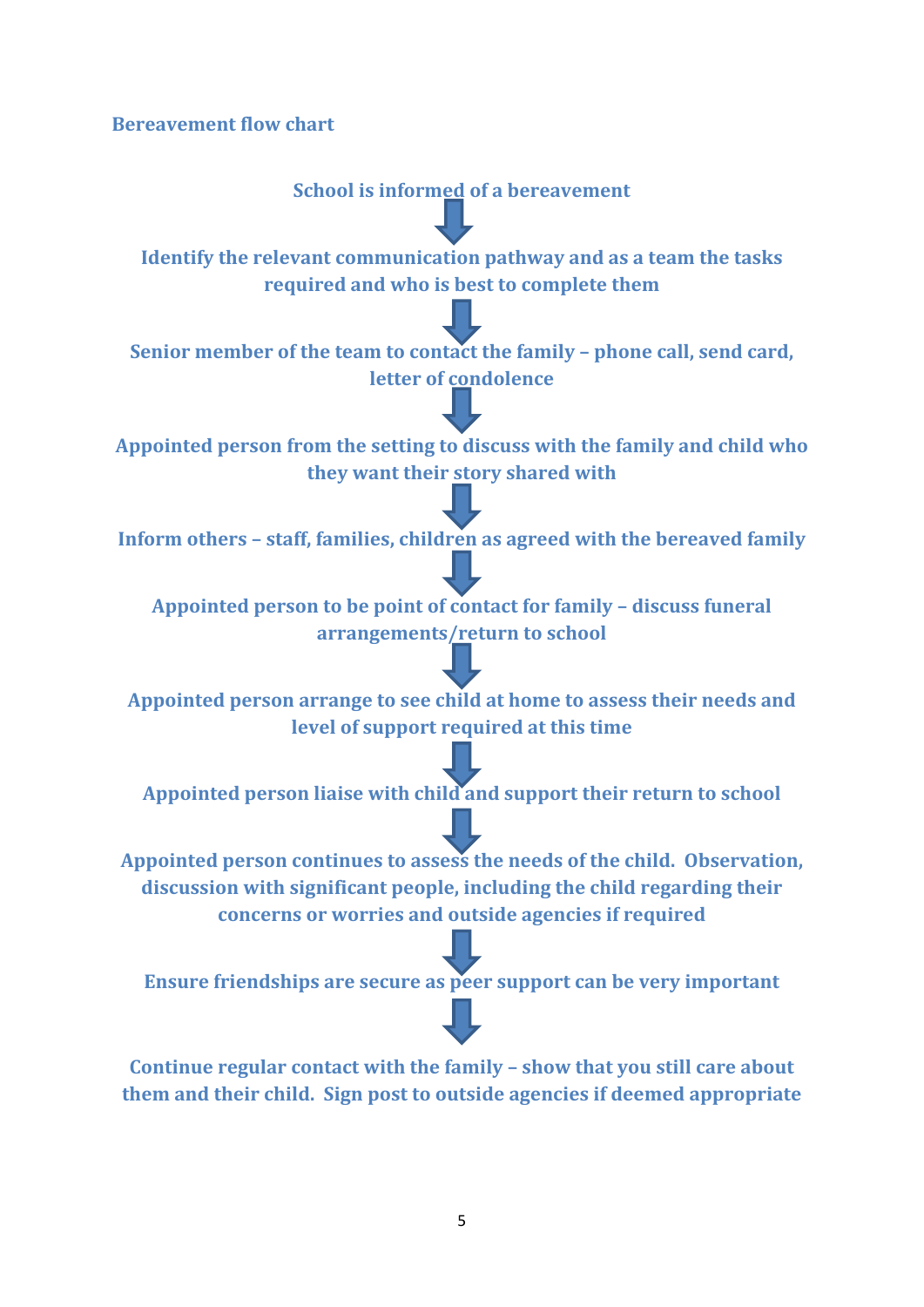## **Supporting a bereaved child in returning to school**

The school will:

- Identify a member of the team who will be the main contact point for them and their family
- Ensure regular contact, this may be daily or weekly depending on needs and wishes of the family
- If they stay at home, remember them. Cards and messages sent to them from appropriate people (peer group and staff they have good relationships with)
- Before they return ensure all staff are aware of the bereavement and the possible effects on them, their behaviour and their learning, so that appropriate care and support can be given throughout the setting
- Maintain normal rules and expectations of behaviour. This is important for the children within the setting and the child who has been bereaved. The rules and expectations are all part of the 'normal' routine and will help to make them feel secure
- Consider 'time-out' strategies that suit the child and the setting. Time out cards, signals or signs can help them to exit the room quickly if they are feeling vulnerable or emotional, make sure they have a safe place to exit to
- Remember, there is no set pattern or time limit to grief it is a unique experience and the process is a lifelong one. At different ages and during new or transitional times, they will have new questions requiring answers and questions requiring a revisit of what happened to develop a better understanding and acceptance
- Remember that it is not unusual for bereaved pupils to take time off school during the early stages off their bereavement. For some, the need to be with their families will be strong, and indeed they may suffer from separation anxiety when the time comes for a return to school. For others, the familiarity, stability and routines of school life may prompt an early return

## **How will staff and peers react?**

The school will ensure that a member of staff meets with them to welcome them back, acknowledge the death and talk through their concerns. If possible offer them choices about how things should be handled and what support would be helpful. Let staff and classmates know how they want to be received and supported.

#### *Fear of sudden emotional outbursts:*

The school will support by normalising grief reactions and giving them choices about what strategies will help them to cope in the classroom, e.g.; able to leave lessons without fuss, 'exit card' system, where they can go, who they can talk to

#### *Fear when they realise they may not remember what the deceased person looks like:*

The school will, in discussion with the pupils family ensure a photo of the deceased may give comfort when the visual images begin to disappear. A special teddy or other memento will often give great comfort in times of distress and upset. They may also want to show this when talking about the person who died. Whatever helps the child within reason should be encouraged

*Fear of being behind with work and unable to catch up*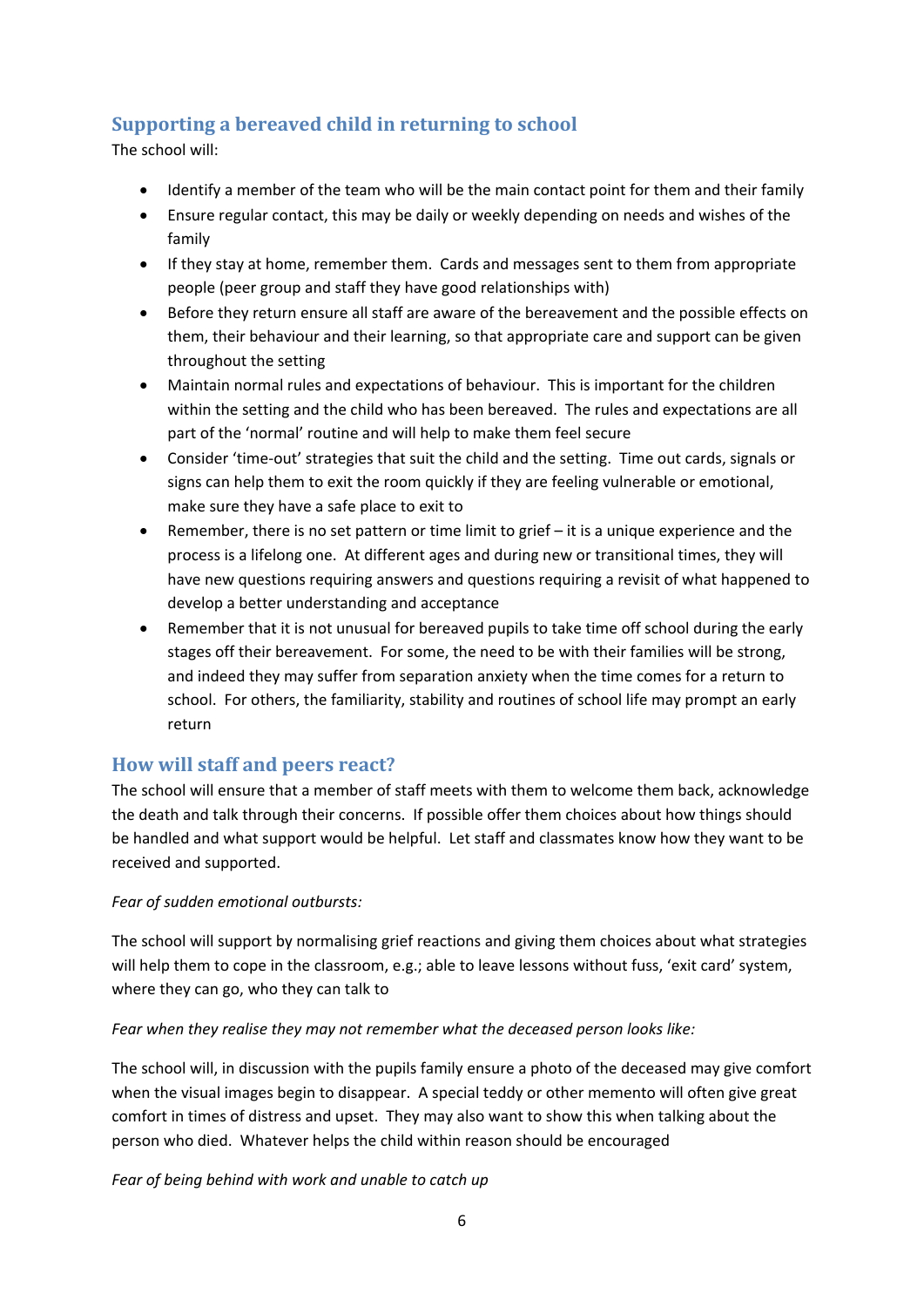The school will support by clarifying with other staff what is essential to accomplish and what can be left and offering appropriate help to achieve what needs to be done

#### *Inability to concentrate and feel motivated:*

The school will reassure them that this lack of motivation and concentration is normal and will pass. Offer shorter more manageable tasks, write down the task, give encouragement for achievements and minimising difficulties can often help

#### *Family grief impacting on normal family functioning:*

The school will support by talking with families to ascertain where areas of difficulty lie and try to work out struggles with them and their family to help keep things on an even keel in school. Identify their strengths and help them build on them

*Unable to meet homework/project deadlines because of altered responsibilities within the family and home:* 

The school will support by helping them work out and meet priorities. Being flexible where possible and offer additional support where needed

#### *Forthcoming tests*

The school will support by explaining the process and notifying the appropriate agencies

## **Ongoing support for bereaved children**

- If the child thinks it would be helpful and friends agree, establish a peer support network ensuring that those helping are given appropriate support themselves or seek help outside, for example , by making a referral to Rainbows or Simon Says
- Make a note of significant dates which might affect the pupil, e.g., date of death, birthdays, Christmas, anniversaries. Make sure other members of staff are aware of these and the possible impact these may have. Not be afraid to acknowledge these potentially difficult times with them, e.g., "I know Christmas is coming up and it might feel very different and be a difficult time for you and your family with year without your Dad, so don't forget, if it helps to talk, you can always come and talk to me."
- Consider possible reactions to class/assembly topics. Discuss how these difficulties might best be managed with them, e.g., if making Mother's Day cards ask them if they wish to be included in the activity too. Very often the answer is 'yes' as they still have a parent, they just can no longer see them, but still want to remember them.
- Look out for sings of isolation, bullying or difficulties in the playground bereaved children are often seen as vulnerable and can become a target
- Consider using books/activities to help explore feelings and ideas about death as part of the normal school curriculum
- Be alert to changes in behaviour these may be an indication that they are more affected by their bereavement than they are able or willing to say. Reactions may present themselves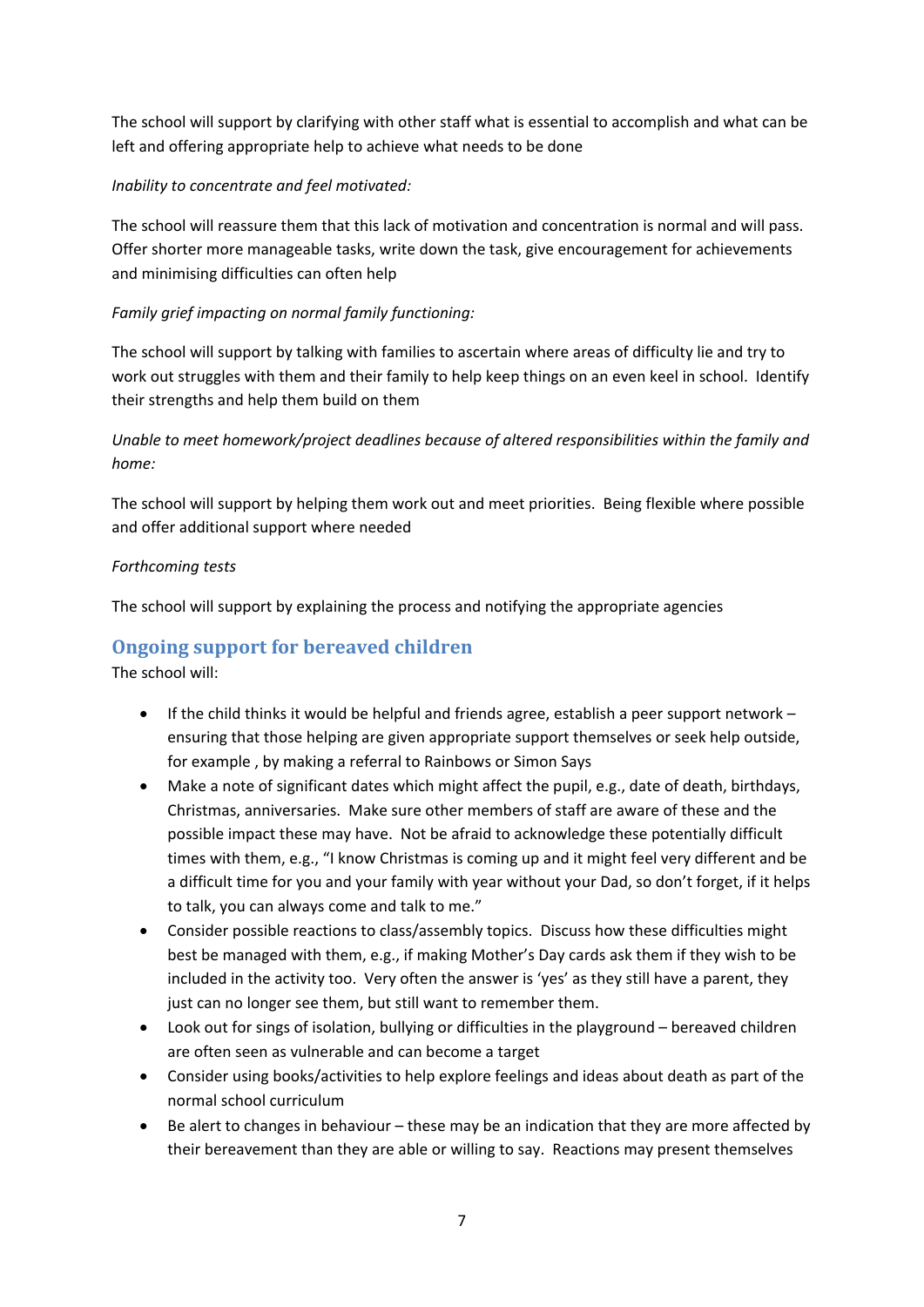months, or years after the event, and it may be difficult for staff and others to relate to the behaviour to the bereavement

- Follow up absences absences could indicate bereavement-associated problems at home or school
- At transition time make sure the new class teacher and or school are aware of the bereavement and support

## **Supporting children with Special educational Needs**

All children benefit from being given simple, honest 'bite-size' pieces of information about difficult issues often repeated many times over. For further support visi[t www.autism.org.uk/about/family](http://www.autism.org.uk/about/family-life/bereavement.aspx)[life/bereavement.aspx](http://www.autism.org.uk/about/family-life/bereavement.aspx) or contact Simon Says

The school will, when talking about death and bereavement with a child with learning difficulties, consider:

- WHO should be key worker working with the child and family inform parents who this person will be and keep in contact, this should be someone they already have a good relationship with
- WHERE is the student most receptive to new ideas? Quiet room, outside, use this space for talking with them
- WHAT should be talked about? (as agreed with parents) ensure that you use the same language and ideas as the family to avoid confusion
- HOW is new information normally given? Signs, verbally, pictures. Use their normal communication methods to talk about illness and death
- HOW is new information normally backed up? repetition of information, use of social stores [\(www.speakingspace.co.uk\)](http://www.speakingspace.co.uk/) will assist with this
- PROCEED at a level, speed and language appropriate to them
- BUILD on information given small bites of the whole, given gradually will be easier to absorb
- REPEAT information as often as needed
- WATCH for reactions to show the child understands, modify and repeat as needed
- FOLLOW the student's lead if indicating a need to talk or have feelings acknowledged, encourage as appropriate
- WATCH for changes in behaviour to indicate the child is struggling more than they can say and offer support as needed
- MAINTAIN normal daily routines as much as possible
- LIAISE with other agencies involved with the pupil to ensure accuracy and continuity of information

## **Appendix 1 – Guidelines for informing students**

Remember it is ok to show your emotions. It is important we model to children healthy responses to sad news and a natural response to hearing about a death is to shed a tear

- Be honest and factual
- Use clear language use the person's name, do not use euphemisms like 'passed away ' or 'lost' use the words died, dead and death to avoid confusion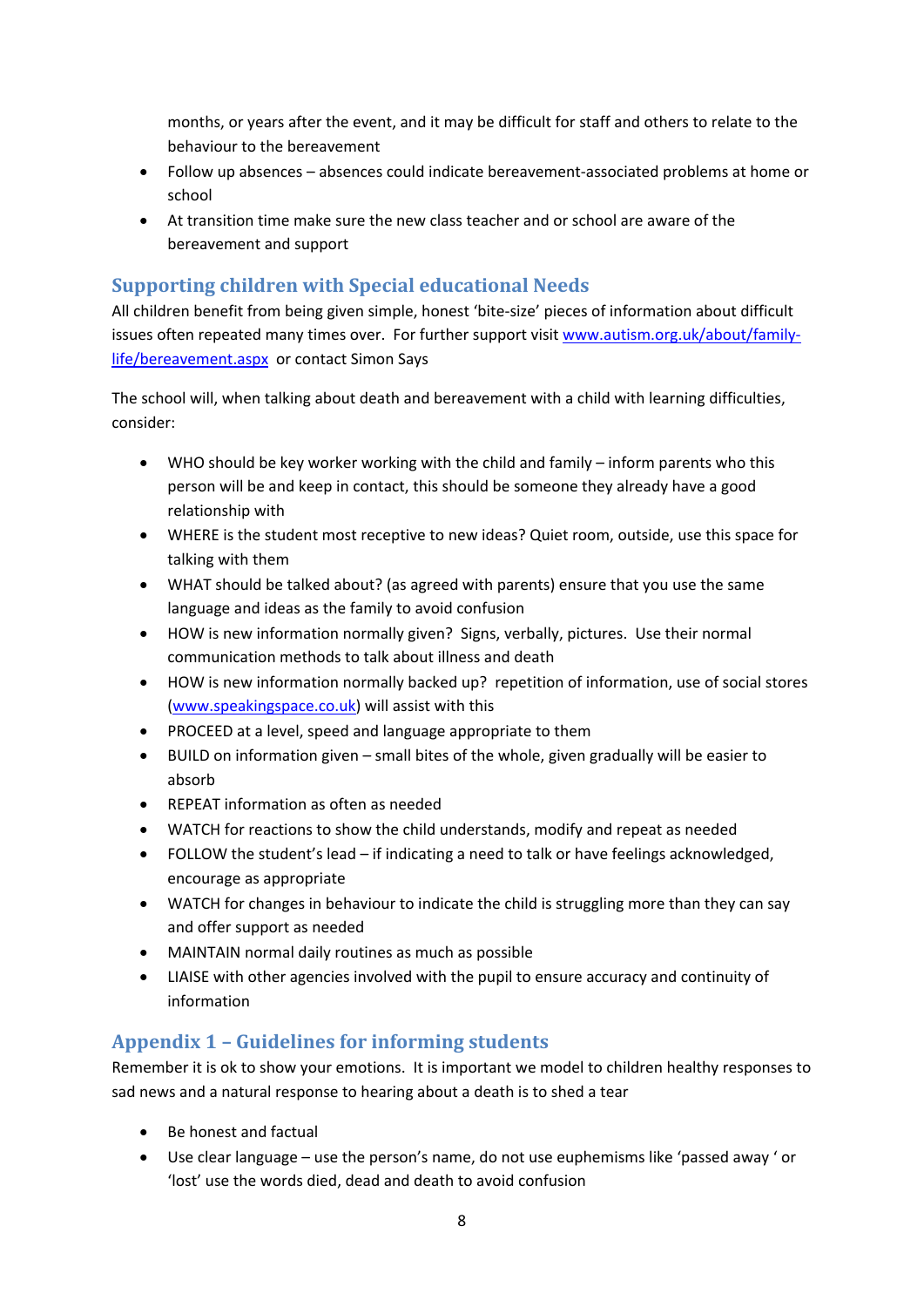- Allow the children to ask questions and answer them honestly and factually in terms that they will understand
- Allow the children to verbalise their feelings
- Allow the children to discuss the situation and share their experiences of death
- Ensure the children understand that the death is nothing to do with anything they have said and done. It is in no way their fault
- Reassure them that not all people who are ill or have had an accident will die and that many people get better
- Acknowledge some days will be better than others
- Do not expect to go straight into another lesson, allow for a time of restoration preferably with a physical outlet
- Put an appropriate time limit on the discussion. It is preferable to resume normal school activities as soon as possible thus ensuring minimal disruption within the school day which also offers a sense of security and familiarity

## **Suggested scripts to use when someone dies**

"I've got some really sad news to tell you today that might upset you. I know that you will have heard of COVID-19, the Coronavirus and you know that sometimes people with COVID-19 get better, but other times people die from it. This been ill with COVID-19 for a long time. I have to tell you that \_\_\_\_\_\_\_\_\_\_\_\_\_ died yesterday."

"Sometimes people have accidents at work, at home, at school, or on the road. People may be hurt or injured in the accident and thy may have to go to hospital for treatment. Sadly there are some accidents that cause people to die. I have some really sad news to tell you that might upset you. Yesterday \_\_\_\_\_\_\_\_\_\_\_\_\_\_\_\_\_\_\_\_\_\_\_ was in an accident and they were so badly hurt that they died."

## **Appendix 2 – information sharing pathways**

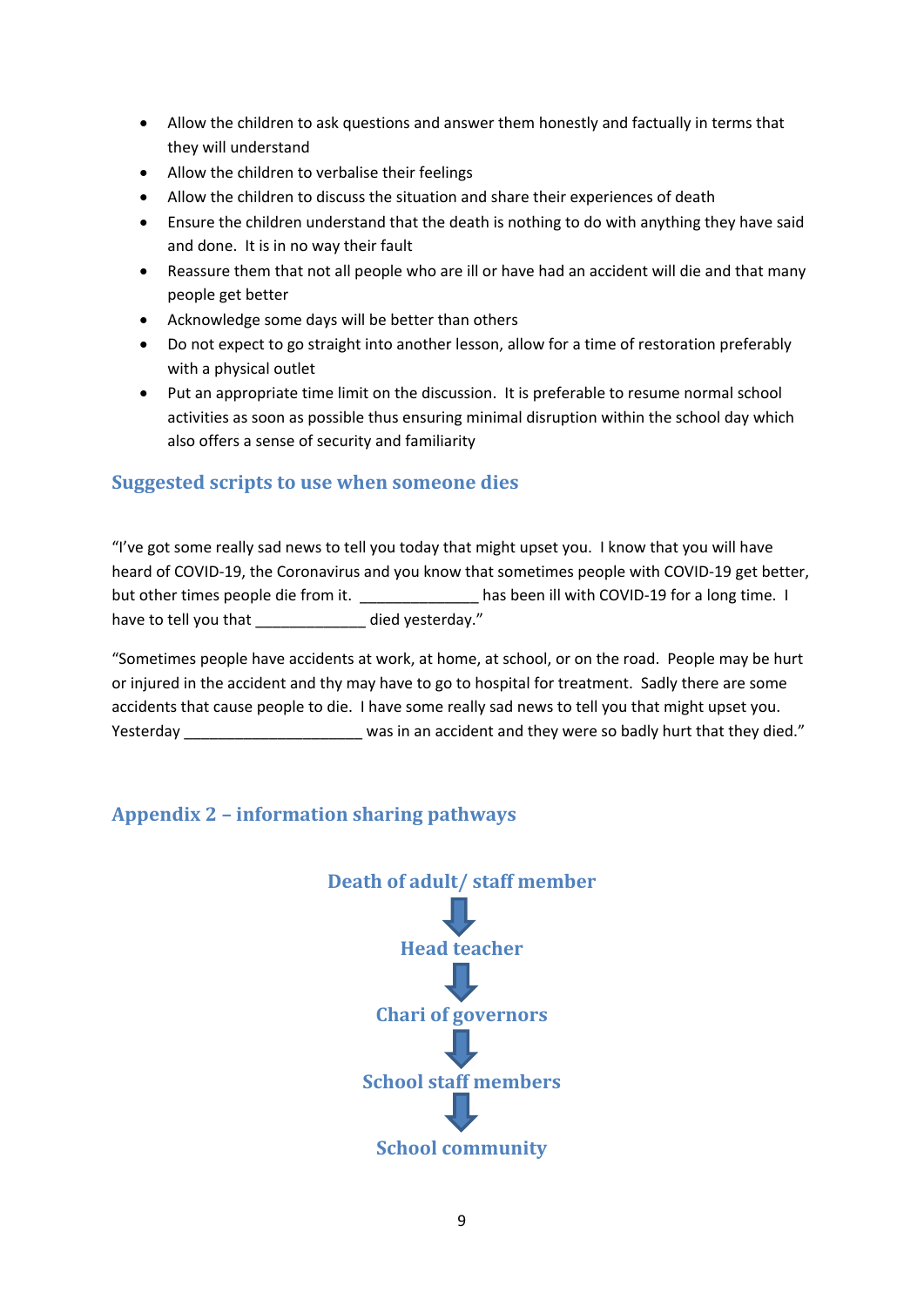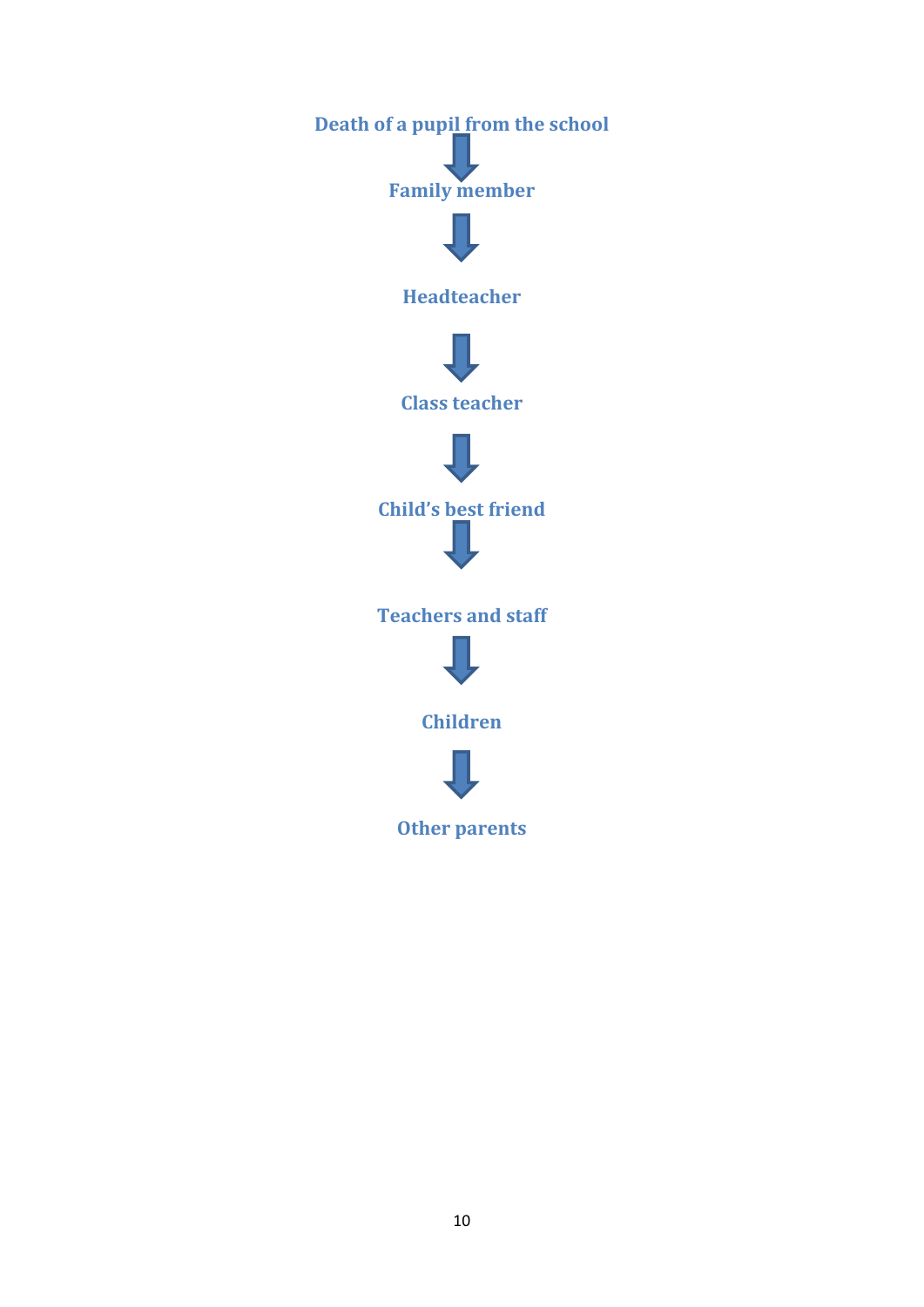## **Appendix 3 – Template letter**

Dear parents,

Your child's class teacher had the sad task of informing the children of the tragic death of who has been a \_\_\_\_\_\_\_\_\_\_\_\_\_\_\_\_\_\_\_\_\_ at this school for a number of years.

Our thought are with their family at this time and in an effort to try and respond to his/her death in a positive way, all children have been informed. The children were told that died from \_\_\_\_\_\_\_\_\_\_\_ on \_\_\_\_\_\_\_\_\_\_\_\_\_.

When someone dies, their family and friends have lots of feelings – sadness, anger and confusion – which are all normal. The children have been told that their teachers are willing to try and answer their question sat school, but I have made available some information which may help you to answer your child's questions at home as they arise. [www.childbereavement.org.uk](http://www.childbereavement.org.uk/) - supports families and professionals when a child is bereaved or facing bereavement and [www.winsotnsswish.org.uk](http://www.winsotnsswish.org.uk/) – help grieving children and their families.

The funeral will take place at \_\_\_\_\_\_\_\_\_\_\_\_\_\_\_\_\_\_\_\_\_\_\_\_\_\_ on \_\_\_\_\_\_\_\_\_\_\_\_\_\_\_ at\_\_\_\_\_\_\_\_. Your child may wish to attend the funeral. If this is the case, you may collect your child from school and accompany them to the church. Please inform your child's class teacher.

Yours sincerely

Headteacher

Dear parents,

Your child's class teacher had the sad task of informing the children of the tragic death of a pupil in \_\_\_\_\_\_\_\_\_\_\_\_\_\_\_\_\_\_\_.

Our thought are with their family at this time and in an effort to try and respond to his/her death in a positive way, all children have been informed. The children were told that \_\_\_\_\_\_\_\_ died from

\_\_\_\_\_\_\_\_\_\_\_\_\_ on \_\_\_\_\_\_\_\_\_\_\_\_\_\_\_\_\_\_\_\_\_ .

When someone dies, their family and friends have lots of feelings – sadness, anger and confusion – which are all normal. The children have been told that their teachers are willing to try and answer their question sat school, but I have made available some information which may help you to answer your child's questions at home as they arise. [www.childbereavement.org.uk](http://www.childbereavement.org.uk/) – supports families and professionals when a child is bereaved or facing bereavement and [www.winsotnsswish.org.uk](http://www.winsotnsswish.org.uk/) – help grieving children and their families.

The funeral will take place at \_\_\_\_\_\_\_\_\_\_\_\_\_\_\_\_\_\_\_\_\_\_\_\_\_\_ on \_\_\_\_\_\_\_\_\_\_\_\_\_\_\_ at\_\_\_\_\_\_\_\_. Your child may wish to attend the funeral. If this is the case, you may collect your child from school and accompany them to the church. Please inform your child's class teacher.

Yours sincerely

Headteacher